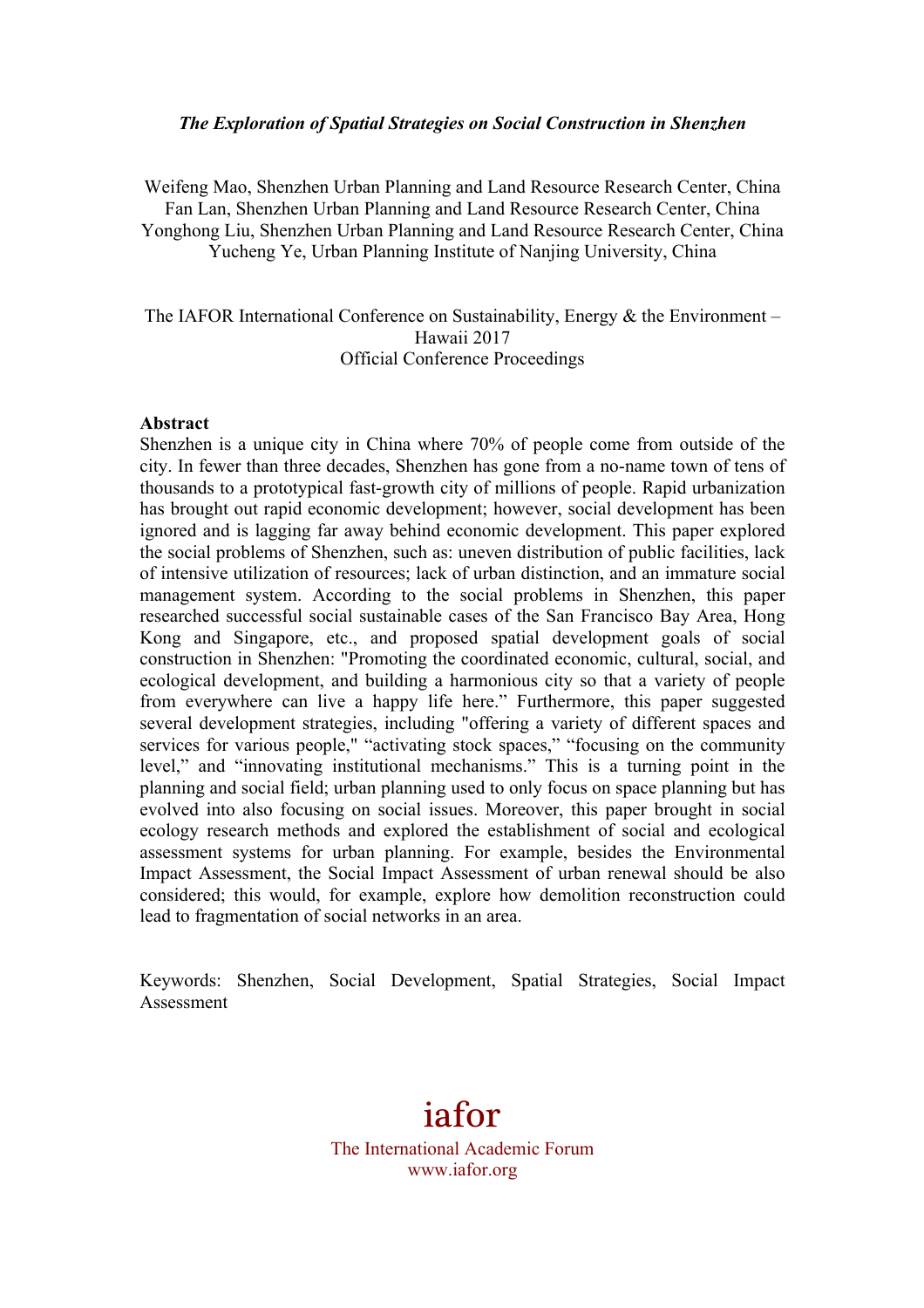#### **Introduction**

Located in the south of Guangdong Province along the coast of the South China Sea, it is part of the Pearl River Delta Region, in between Guangzhou and Hong Kong. Its progress in the past twenty years has been astounding. Shenzhen once was a small town with a population less than 30,000, but now is a modern city with a population that exceeds 15 million. In less than 30 years, Shenzhen has made significant progress that many cities would had made in several hundred years, which is a typical example of fast growing cities .

Shenzhen's GDP is the third highest in China. Shenzhen's GDP totaled CNY 820.1 billion in 2009, with its GDP per capita reached to US\$13800, which is the first city of mainland China to have its GDP per capita surpassed US\$10,000. It holds on as China's top export city for 17th year. In 2008, the city's financial income has risen to more than 80 billion, the third highest in China.

The city's population density is the highest in China. Shenzhen's population has grown significantly, and the city's population density is the highest in China. By  $2009$  the resident population reached to 89.1 million (total amount would be more than 140 million when including mobile population ), with household population of 23 million, consisting only 26% of the resident population.

Shenzhen is a unique city in China where 70% of people come from outside of the city. Rapid urbanization has brought out rapid economic development; however, social development has been ignored and is lagging far away behind economic development.

The 18th CPC national congress and the third plenary session of the  $18<sup>th</sup>$  central committee of the communist party of China have committed important work arrangement to improve people's wellbeing, reaching a consensus to coordinating development of the economy and society. Strengthening the Construction of Society is an important Goal and Requirement of the 18th Chinese Communist Party and The Third Plenary Session of the 18th CPC Central Committee, is the country to promote the "people oriented" new urbanization and the implementation of the depth of urbanization in Shenzhen. Shenzhen is also facing the social transformation and urban transformation, to achieve "a stable growth of quality, sustainable and comprehensive development" of the basic guarantee. Social construction must be based on urban space as the basic carrier; space development should also include social construction as the goal and important content. How to find the combination of social construction and spatial planning to ensure that the city's social construction polices and measures to be implemented, is the problem need to seriously explore and solve.

Social construction relatively lags behind economic growth after 30 years' rapid economic development of Shenzhen. The gather of massive floating population brings up problems such as the shortage of infrastructure, social contradictions increasingly prominent. Consequently, we commence on "study on spatial strategy of Shenzhen social construction" project in order to make urban planning function better, and to improve the spatial resource allocation of social construction. Shenzhen experienced more than 30 years of rapid economic development, social construction is lagging behind in economic development, a large number of floating populations, bringing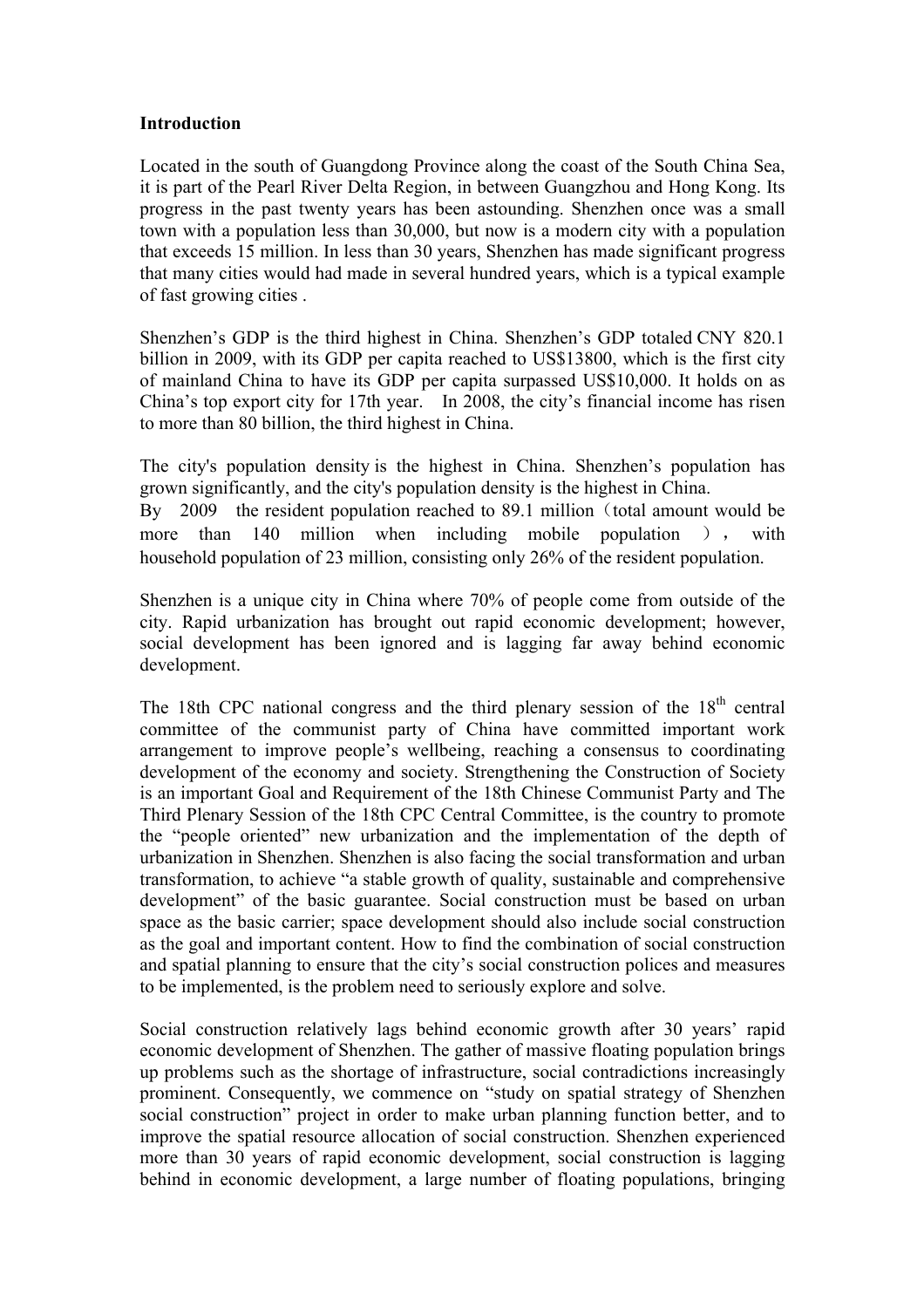problems like the relative shortage of public infrastructure, social contradictions have become increasingly prominent.

#### **Contents**

Firstly, we analyze the social construction from three aspects: theoretical perspective, policy perspective and case study perspective. We category social construction into two groups: one is referring to space, the other group is not.

Then, we choose the space concerning social construction as our study object. From the theoretical interpretation——the connotation of social construction differs greatly in different institutional systems and stages of development. Social construction include expand employment opportunities, urban environment and urban features and social security, Science and technology, Culture and education, Building a social safety net, Protection of disadvantaged groups, Health, Clean, Efficiency and energy conservation, and Enhanced accountability to service providers.

From Policy Interpretation——Strengthening the Social Construction in Improving People`s Livelihood and Managing Innovation. Social construction includes employment (increase income, public security prevention and control system, social security system), science education and career, housing security, social assistance for special groups, urban and rural community construction and social management.

From Case Study——Urban development is to allow the public to be fair, inclusive, happy to live in the city. 《New York Planning》 Committed to equity – creating opportunities for all; 《The Spatial Development Strategy of Greater London》 Emphasizing inclusion and eliminating discrimination; 《Hongkong2030: To provide a better quality of life》. Implement the concept of sustainable development, and strive to provide a better quality of life by equitably meeting the social, economic and environmental needs of this generation and future generations.

Increase the quality of employment opportunities, ensure high-quality medical services, protection of history and culture, meet the diverse needs of the population, affordable housing, building a comprehensive community, maintain quality open space, and improve sports and leisure facilities.

Inclusion, Social Construction include Culture, Education, Health ;Public safety; Social assistance; Social Security; Community building; Social management; House insurance; Employment. Social construction space: Living space; Employment space; Culture, Education, Health; Public space; Public safety; Social assistance

And then, the project analyses Shenzhen's spatial current situation and existing problems of social construction, and it also confirm the important role that Shenzhen's urban planning plays in social construction.

One is that, the rapid development under the combined conglomeration structure, the spatial overlapping of different social classes, has promoted the multi-culture fusion.

Under the group structure, different social strata living, the employment space cascades staggered, promoted the multicultural fusion.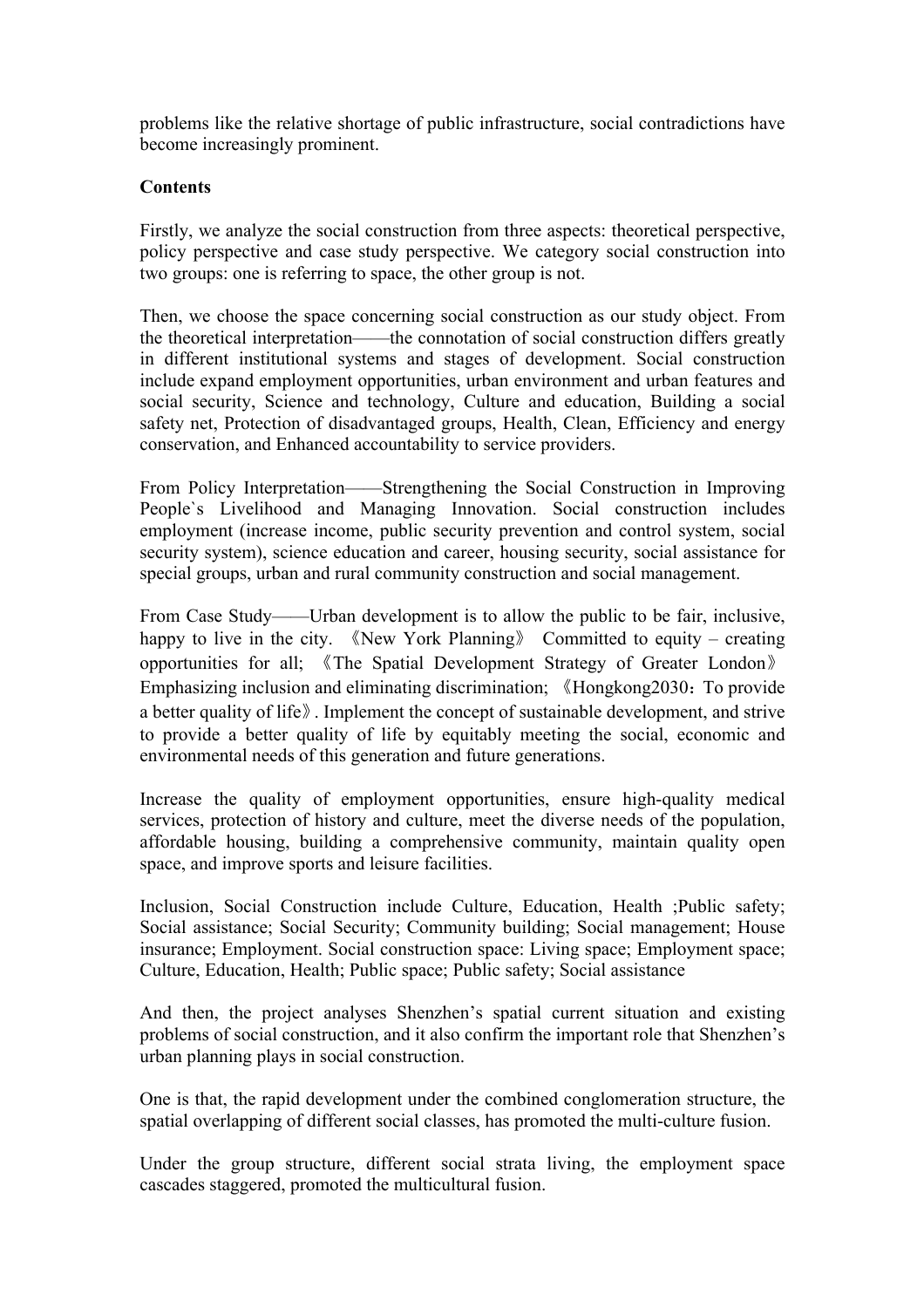The same development group gathered the original residential villas, industrial areas, old and new residential areas and old and new business district, etc. , in different social strata of space, 'get what they want', showing small scale mixed state, promote the integration of urban multiculturalism.

The next is that, the planning has covered all range of service facility. A social service network is established gradually through the effective carrying out of the planning.

Priority planning education, health care, transportation, transportation, social pension and other public facilities; Revised 《Shenzhen Urban Planning Standards and Guidelines », Clear allocation of public service facilities standards. Formulate 《Annual Implementation Plan for Recent Construction and Land Use Planning》 to protect the supply of land for people's livelihood projects; Trough 《Implementation of Public Infrastructure Planning 》to gradually promote the implementation of various types of social service space planning.

The third is, it legalizes the construction of urban planning, perfects the supervision over social construction's planning and implement.

Promote the legalization of spatial planning and construction; improve the supervision and implementation of social construction planning.

Formulate 《Regulations of Shenzhen Municipality on Urban Planning》, Through the establishment of the city planning committee system and public participation system, standardize the city planning, approval and revision procedures; Improve the planning management and implementation of the construction management of social supervision mechanism. Vigorously promote the community planners system, establish and improve the city planning and grass-roots communities of daily communication mechanism.

It further analyses the existing problem of social construction's spatial arrangement. The first is the arduous task of covering the historical deficit left by rapid urbanization. The existing problems of the Spatial Layout of Social Construction: To make up for the rapid urbanization of the historical legacy of the task is still very arduous. There is a big gap between Shenzhen per capital social service space indicators and domestic advanced cities. Facilities supply is still in the primary stage of basic services such as basic education and health services. Questionnaire reflects the doctor and school is the highest concern of the people of Shenzhen.

The second is the serious imbalance in the social service facility resource allocation; A serious imbalance in the allocation of social service facilities. From the large space level, the scale of social service facilities on the differences reflected in the original SAR difference between inside and outside. The original SAR public facilities construction land accounted for 7.2% of total, serving a population of 3.54 million, while outside the SAR accounted for less than  $3\%$ , serving more than 6.82 million people. Uneven community size, using the same configuration standards, results in uneven distribution of social services facilities in the community and service population mismatch.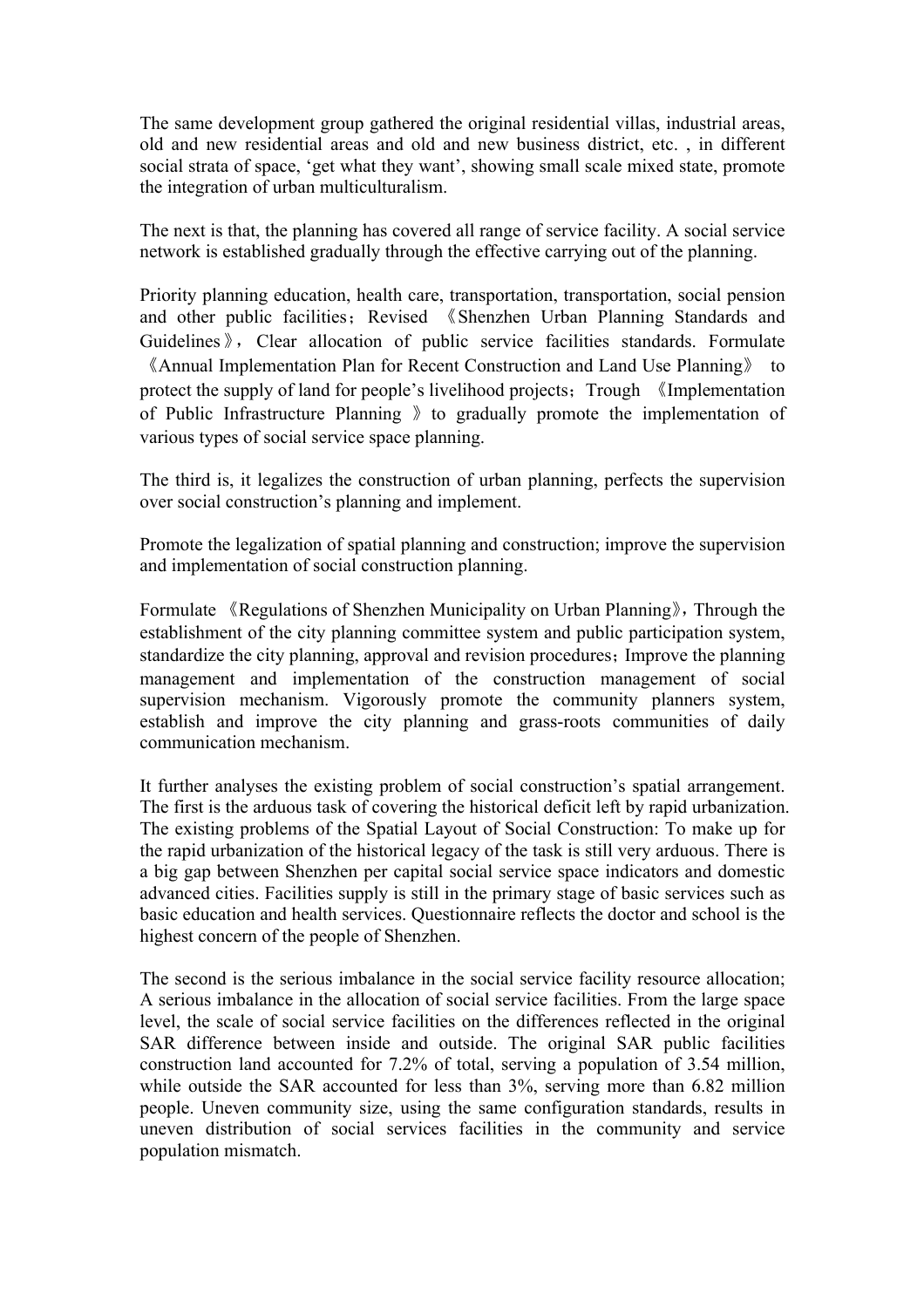The third is, the further social differentiation of social space becomes a hidden danger of social conflicts; Social spatial differentiation of the trend is obvious, leaving hidden dangers of social contradictions; Low-income groups for the living and employment space have been compressed. With the upgrading of industrial structure, the improvement of urban functions and the implementation of urban beautification movement, the original SAR has a tradition and modern blend, the coexistence of multiple social forms of the situation is broken, especially residential space has become high-end, mansion, aristocratic tend. Residential space show high-grade residential areas, common area, villages and factory dormitories and other rich and poor class differentiation and isolation. Spatial separation and loneliness caused by isolation, lack of identity and other social problems led to Shenzhen, most of the urban and community space environment did not feel the "home feeling" and "sense of belonging".

The fourth is the existing dual contradictions of social service spatial resource shortage and its inefficient utilization. Social service space resource shortage and the use of inefficient coexistence of contradictions; The existing facilities, whether it is education, health care, pension or housing, have different levels of waste of resources. Cultural and sports facilities: Facilities use efficiency is generally not high, Guanshanyue Art Museum, the number of annual visits around 100000, when Hexiangning Museum is just not more than 80000. Medical and health facilities: When large hospitals are overcrowded, primary health care institutions are deserted, and even difficult to survive. Educational facilities: Nearly 2% of the state-run schools have an average class size of over 55, while about 14% of them have an average class size of less than 35. Pension facilities: The social pension facility occupancy rate is 18%, a large number of them are idle; Luohu and Nanshan welfare center waiting for the elderly a total of about 1700 people.

The fifth is, the urban characteristic has not been shown in the urban space construction yet. The existing problems of the Spatial Layout of Social Construction is lack of urban distinction; On the base of these, we study and draw from New York, San Francisco Bay district, San Francisco Bay district (diversified development), The Greater London district, (The Greater London district emphasize "social toleration and elimination of discrimination"), Queensland, The greater Vancouver and Hong Kong (Hongkong2030: better life quality), and Singapore (Singapore social security system).

The research has proposed the development goal of Shenzhen's social construction. That is to promote a coordinating development between urban economies, culture, society, and ecology.

Spatial Development Goal: "Promoting the coordinated economic, cultural, social, and ecological development, and building a harmonious city so that a variety of people from everywhere can live a happy life here." "Better city, better life. "

Space Development Strategies: Offering a variety of different spaces and services for various people; activating stock spaces; focusing on the community level; building city's characteristics; innovating institutional mechanisms.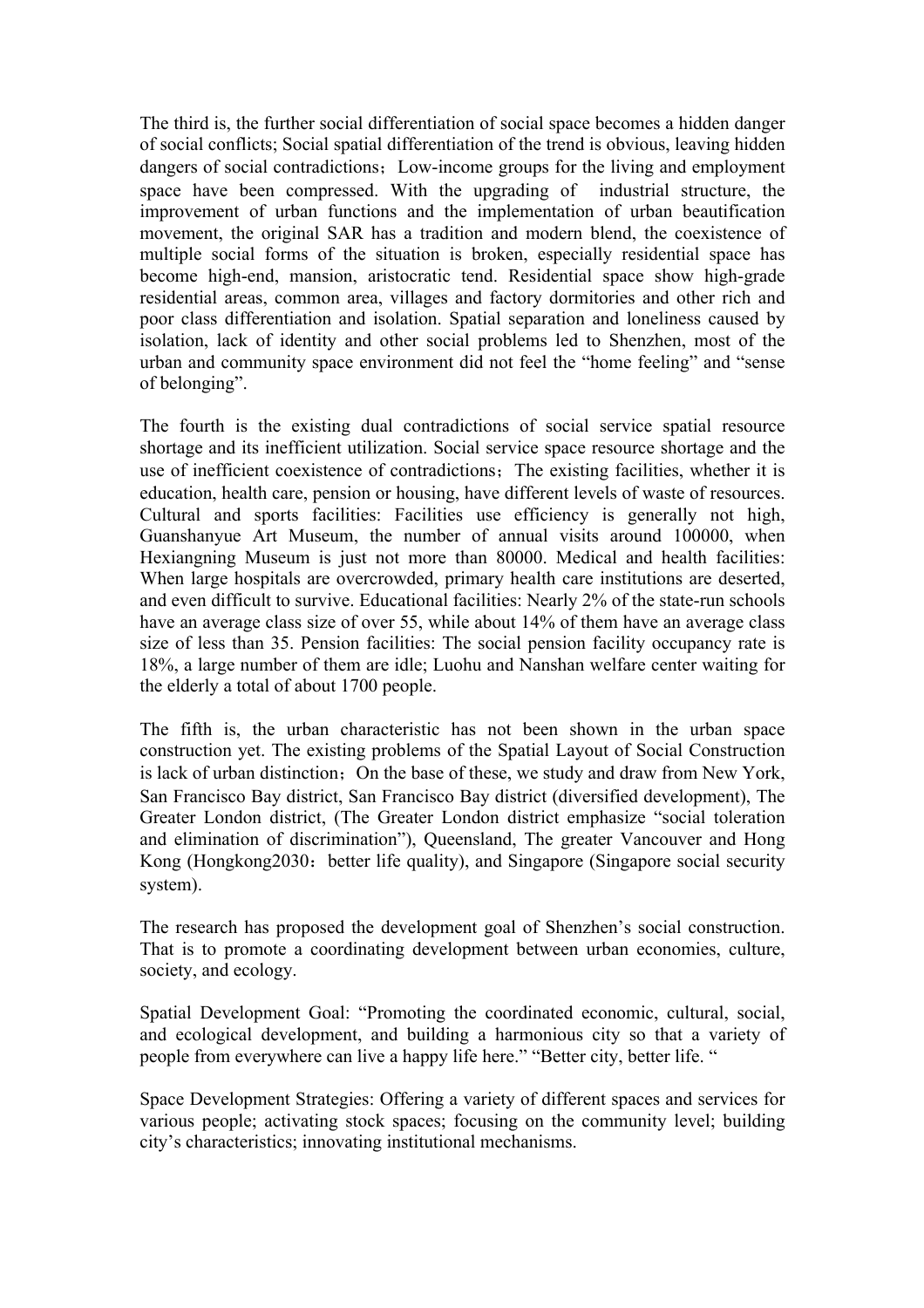### **Project Innovation**

Analyzed and interpreted city from a social ecology perspective, provide various social services meeting different needs.

This project is a spatial policy research characterizes in cutting through from a society construction perspective, carrying out in all aspects and targeting in strengthening social construction. It no longer limited within a certain specific project (e.g. education facility), instead, it takes culture, education, sport, sanity, public space and social welfare as an entity and carries out a systematic spatial strategy research around it.

This project has implemented the work arrangement committed by the 18th CPC national congress and the third plenary session of the  $18<sup>th</sup>$  central committee of the communist party of China. It changed the traditional research mechanism, which the

The second feature of the project is that has analyzed and interpreted city from a social ecology perspective which is a creative method in urban planning; it takes the city as a complex social ecology system, taking human demand into consideration, researching on a balanced relationship between human, construction and nature system, so as to formulate the self-adjusting and positive cycling abilities of social ecology system.

Innovation Point 1: Analyze and interpret city from a social ecology perspective. Build social-stability-and-ecological-harmony-based urban spatial structure. To improve function decentralization of city center, focus on developing city-group centers by rationally organizing office space, residential space and traffic space and realizing job-housing balance in these centers. Reasonably distribute housing land, industrial land and etc. to shorten commuting distance and to reduce commuting time. Study on features of people working, living and amusing to form public activity center system of the whole city.



Figure 1: Social, environment, economic sustainability

We held an assessment over Shenzhen's conglomeration spatial structure, and we think that the original special zone's cluster function is incomplete which has broken the inner balanced relationship. As a result, we propose a key emphasis in perfecting the cluster's collocation function, to construct a more steady social ecology system.

Through tracking Shenzhen urban village's renovation, we find it that the tear downreconstruction way of renovation has broken the social ecology chain and the symbiotic relationship between different crowds. A social ecology assessment system should be established in order to evaluate the social ecology impact of the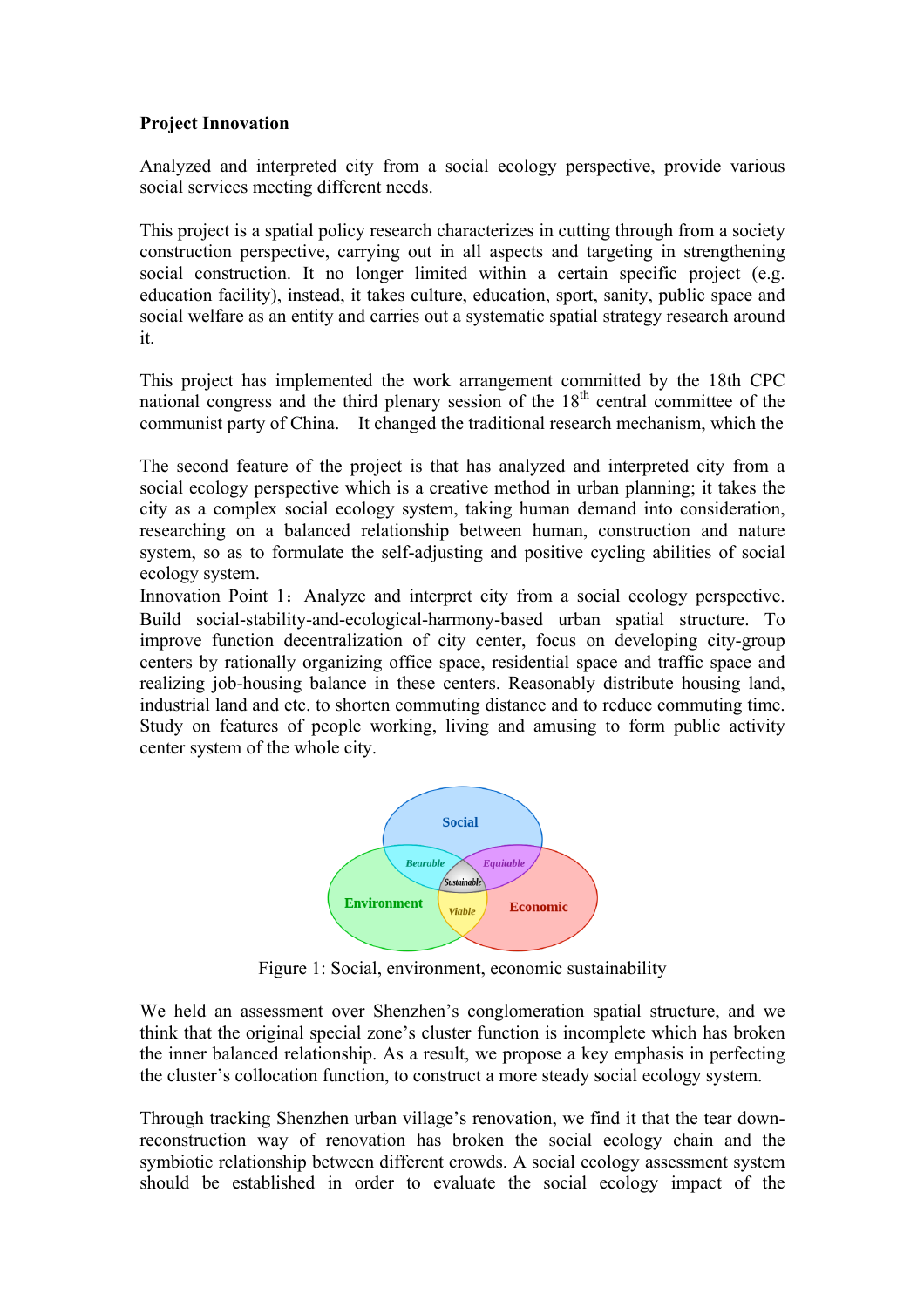reconstruction before deciding whether the project should be approved.

Build social-relation-based urban renewal evaluation system. Shenzhen has been speeding up the pace of urban renewal since 2009 by removing and reconstructing urban villages to improve the quality of living environment and urban space. However, this can lead to some social issues such as damage to social ecological environment and self-organization mechanism. For example, cheap labor, such as cleaners and shoemakers, is forced out because of the reconstruction of Gangxia Village and the rising living cost.

Lacking of consideration on social and ecological mechanism and inadequacy of urban planning and practicing has caused a lot of social issues. The government sometimes has to realize urban planning by taking some actions, including land requisition and demolition of current buildings, removal of a whole urban village, public housing construction on non-agricultural construction land that used to be residential land , reconstruction of urban villages and so on, that may probably change the original social ecological system and trigger social problems.

We suggest that related types of planning, such as district planning and detailed planning, especially planning that involves interested party, should build a planning pre-estimate system and a planning practice social ecological evaluate system that are aimed at pre-estimating the planning and evaluating its influence on social ecological environment. Form an evaluation commission consisting of interested party and related government department to evaluate planning proposals. Build a planning practice hearing system to allow local people and interested party express their demands looking for a better way to improve the planning.

The third feature of the project is that it coordinates urban planning assignment on the base of a higher social construction target. According to Shenzhen's development stage and people's physical demand, we insist that social construction and urban planning work should be arranged on a higher base for a higher target. Not only to solve the existence needs, but also to satisfy the living demands, and further to presume the well-being life quality.



Innovation Point2: provide various social services meeting different needs

Figure 2: Meet happiness more than basic needs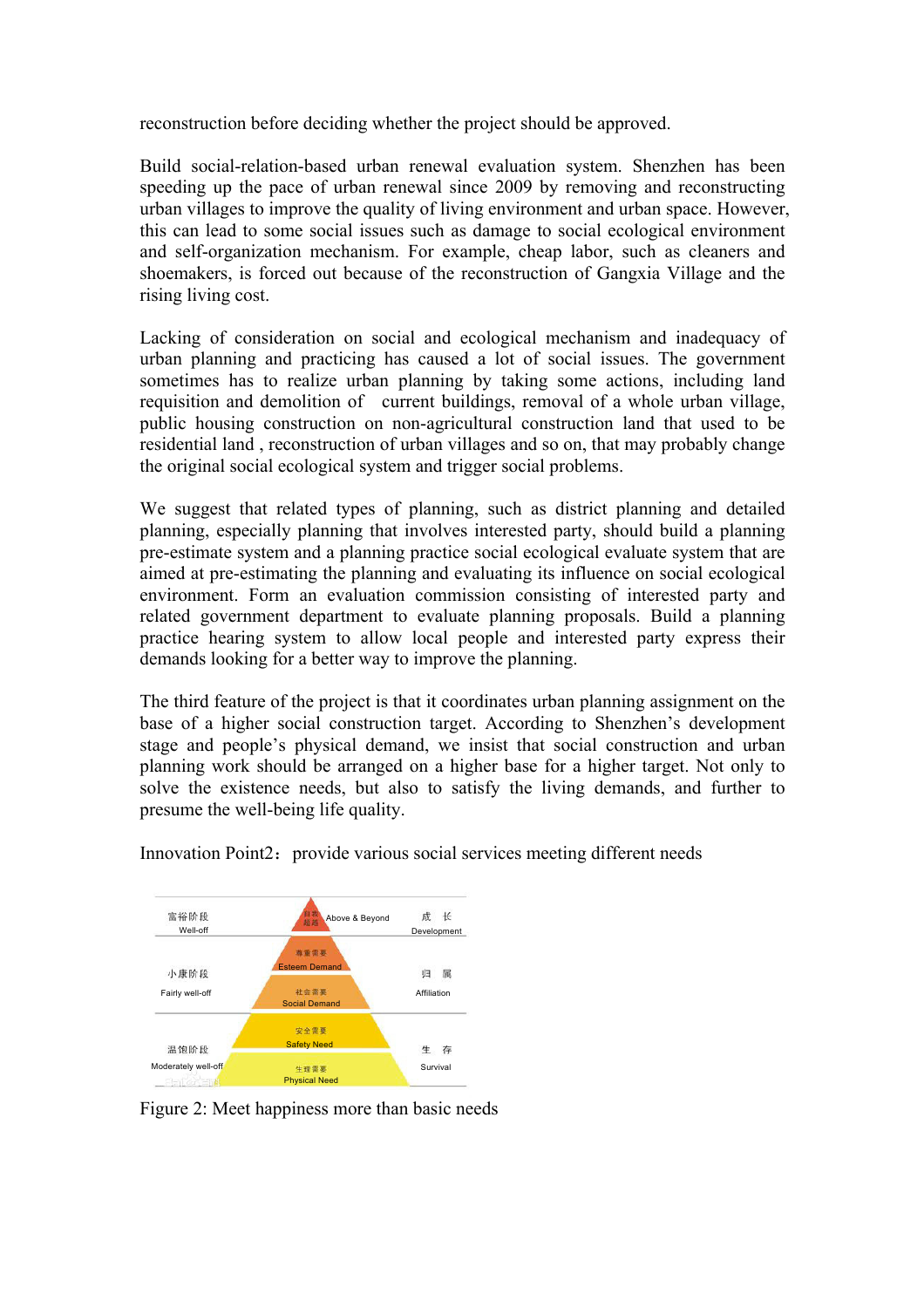Combining this orientation, we proposed the "basic utility and improving utility" social facility allocation standard to provide multiple space and service for different crowds.

Provide various social services meeting different needs. Advanced Utilities: New aging community; New education and training facility; New medical facility; New leisure serving facility. Basic Utilities: Cultural facility, educational facility, sports facility and sanitary facility; Caring facility: shelter for wanderers, lunatic asylum. Develop new aging community. According to the difference in aging people's self-care ability, develop various kinds of aging communities, such as retirement community for active adults, daily assisting community and special care community, with different managing modes and for-profit modes.

Develop new education and training facility. Develop elementary career education and training into residential communities through community colleges and other training institutions.

Develop new medical facility. Relying on tourism resources, develop medical tourism serving facility with the subject of medical care and recovery and recuperation.

Develop new leisure serving facility. Develop new leisure serving facility containing culture, sport, entertainment, leisure, shopping and catering industries.

And we insist to cultivate a more diverse and inclusive feature for the coastal city Shenzhen. Develop characteristic of a subtropical coastal city. Raise the percentage of living coastal line from 25% to 30%. Develop waterfront area toward service hinterland; create more waterfront space with more activities. Develop characteristic of subtropical coastal city through streetscape design, park landscape design, architecture design, city sculpture and artistic creation and so on.

The forth feature is that it transfers its focus to the grassroots level and the community. According to investigate method of sociology, we have visited many communities and issued questionnaires all over the city to investigate on citizens' comments on community and their spatial needs. Through the research, we point out that: Allocate the social service spatial resource according to community population scope. Shenzhen used to hold the same allocation standard in different community, however, the biggest community population scope is 1000 times of the smallest one, resulting in the mismatching community service facility allocation and actual service population.

We propose that the social service facility should be allocated according to the actual population. The scale and type of all kinds of facilities should be allocated while regarding the actual local population.

Considering the existing community service facility shortage and its ineffective utility, we encourage communities to construct more public service complex.

Planning and constructing community scale public service complex can integrate the functions maximally and facilitate the compound use of space resource. Also, the recycle use of community service space can be assured through the spatial management cover different time schedules.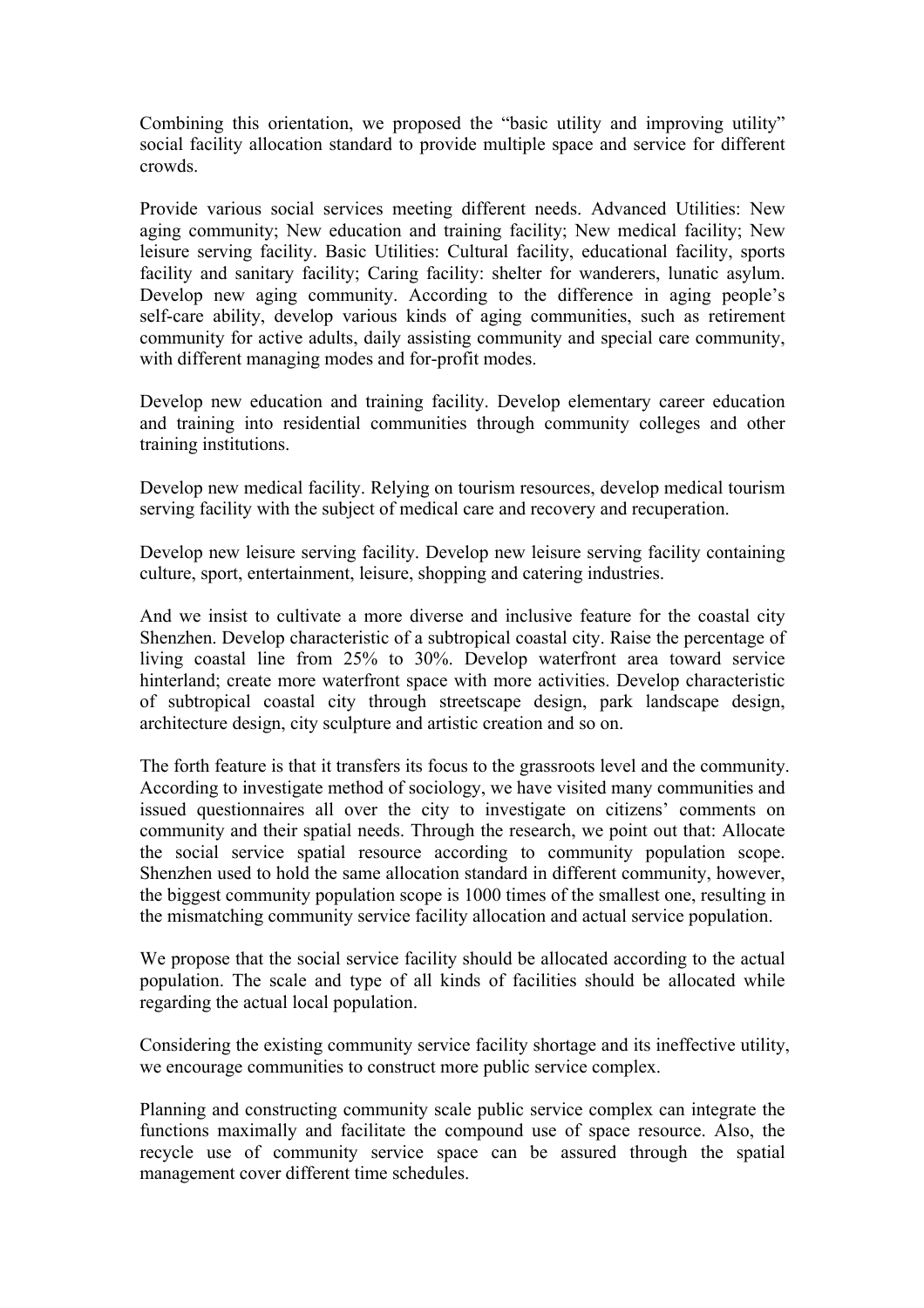The fifth feature of this project is the innovating mechanism of social construction spatial resource allocation. Considering the opacity and low utility efficiency, we call for coordinating the commonweal property management and reinforcing the public function of government service.

Relying on big data management, we integrate the medical, recreation and sport, education, population and social management resource information, so as to promote the sharing of social spatial resource, as well as to found an information platform of citizens' service space.

### **Project Effect**

Influences on related function departments: during the research, we further discussed issues with NDRC (national development and reform commission), civil affairs bureau, and tourist administration and so on. As a result, we have achieved a high degree of consensus in aspects such as the main idea of the project, reinforcing the leading function of planning and the future work focus.

The research outcome has been put into the article "Shenzhen social construction strategy research", issued in social work brief report, and received highly regards and agreement from deputy secretary of Shenzhen. Another article "draw from national and international experience, perfect Shenzhen's social spatial construction supporting system" has been issued in the strategy reference held by municipal policy research administration. These have offered key strategic basis for work arrangement of social construction.

At present, Shenzhen planning territory committee has reached the agreement with social work committee to work on the implement of project and the specific working schedule.

Next, Shenzhen planning territory committee will further take part in the "knit mesh project" held by social work committee, realizing the "integrate the public resource sharing & release resource to the public" strategy, pushing forward the construction of information platform of social construction.

The Impact within Planning field: this project has invited socialists, Shenzhen sunshine family integrated service center, Shenzhen housing estate assessment development center and Pinshan new district urban construction limited company, etc. to have discussion on the topic "spatial solution of social construction".

We held three seminars, inviting urban planning professors, socialists, urban planning officers and American anthropologist to join the discussion on the project outcome and the relations between social construction and spatial planning.

Also, we held academic salon on the topic "spatial planning& social management", discussing some practical problems come up when implementing the planning, sharing the problem solutions and experience, after which we drew generalities and valuable strategic suggestions from different cases to drive the reform. The planning target, overall strategy, etc. have been included in new urbanization planning outline.